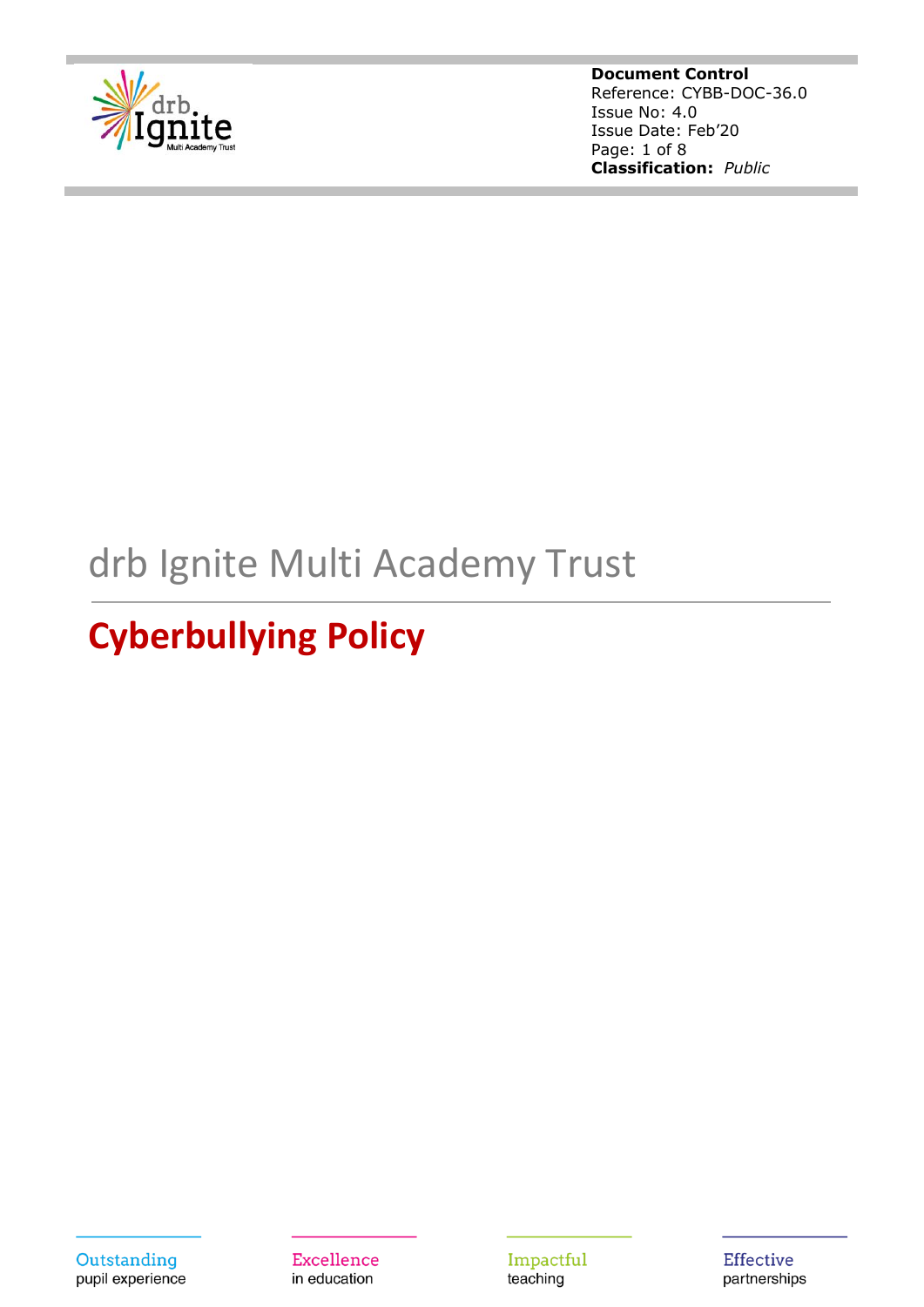

**Document Control** Reference: CYBB-DOC-36.0 Issue No: 4.0 Issue Date: Feb'20 Page: 2 of 8 **Classification:** *Public*

## **Trust Vision**

The drb Ignite Multi Academy Trust has been established through a shared belief that lives can be transformed by what goes on in schools. We believe that the process of teaching and learning shapes futures.

*All pupils achieve the highest standard of educational outcomes regardless of circumstance or background.*

## **Introduction**

The Trust believes that any bullying incident should be treated as a child protection concern when there is reasonable cause to believe that a child is suffering or likely to suffer significant harm.

Therefore, this Policy should be read in conjunction with a number of other Trust policies:

- Anti-bullying Policy
- Behaviour Policy
- Safeguarding and Child Protection Policy and Procedures
- Staff Code of Conduct
- Data Protection (GDPR) Policy.

## **Definition of cyberbullying**

The Trust defines cyberbullying as:

*the use of electronic communication, particularly mobile phones and the internet, to bully a person, typically by sending messages of an intimidating or threatening nature*

It can take a number of different forms:

- threats and intimidation
- harassment
- *cyber-stalking* e.g. repeatedly sending unwanted texts or instant messages
- sexting e.g. sending and receiving sexually explicit messages, primarily between mobile phones
- vilification/defamation
- exclusion/peer rejection
- impersonation
- unauthorised publication of private information/images
- *trolling* i.e., abusing the internet to provoke or offend others online

**Excellence** in education

Impactful teaching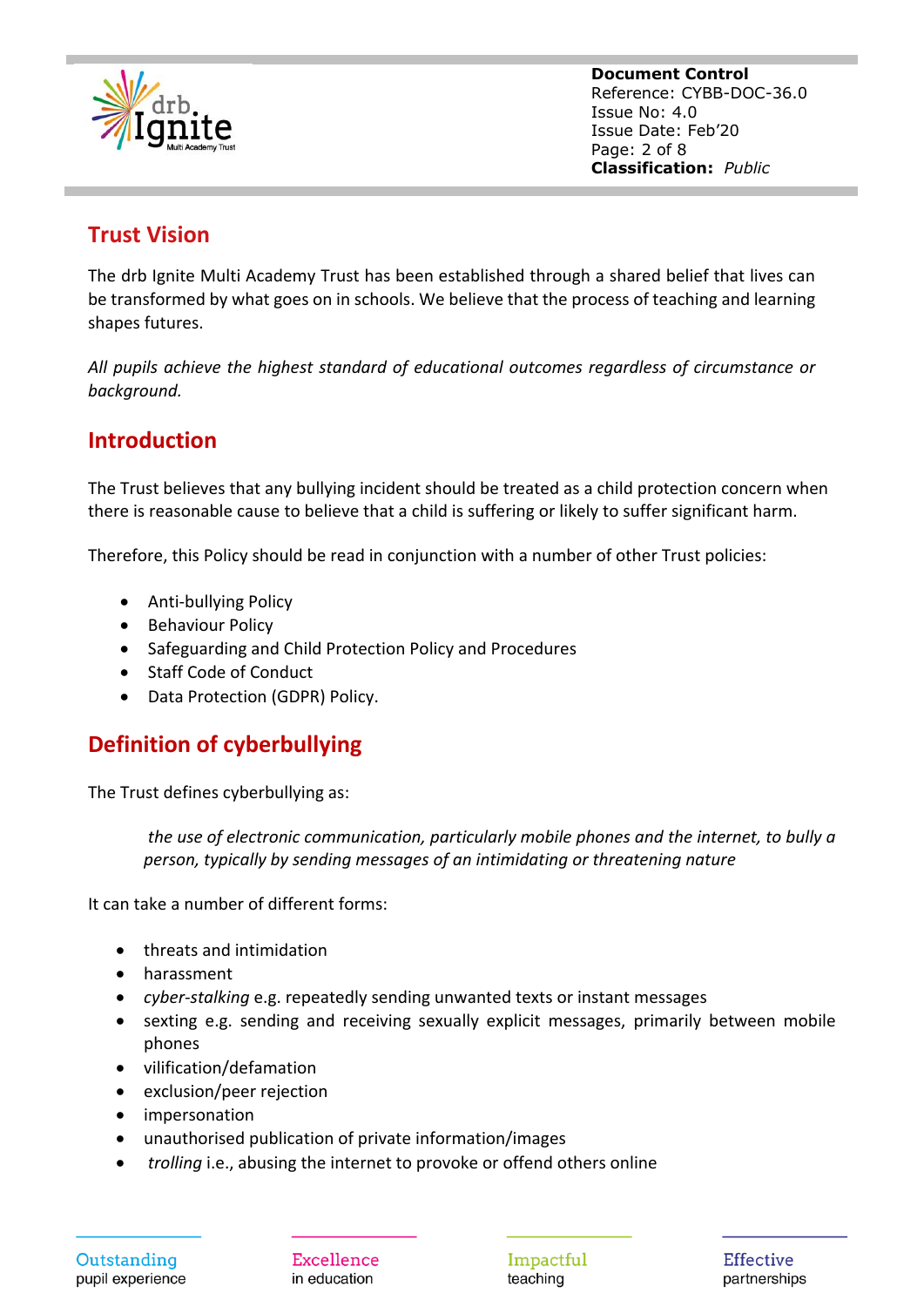

**Document Control** Reference: CYBB-DOC-36.0 Issue No: 4.0 Issue Date: Feb'20 Page: 3 of 8 **Classification:** *Public*

Children and adults may be reluctant to admit to being the victim of cyberbullying. It can be an extension of face-to-face bullying, with technology providing the bully with a further route to harass their target.

It differs from other forms of bullying in several significant ways. It:

- facilitates a far more extreme invasion of personal space. Cyberbullying can take place at any time
- intrudes into spaces previously regarded as safe and personal
- has potential for anonymity on the part of the bully. This can be extremely distressing for the victim
- has potential for the bully to play to a larger audience, so the scale and scope of cyberbullying can be greater than for other forms of bullying
- can disproportionately amplify the negative effect on the victim through knowledge that data is in the world-wide domain, even though the bully may feel his/her actual actions had been no worse than conventional forms of bullying
- can quickly draw in others as accessories due to the difficulty of controlling electronically circulated messages e.g. by passing on a humiliating picture or message a bystander becomes an accessory to the bullying.
- can take place between peers and across generations. Teachers can be victims and age and size are not important.

# **Cyberbullying and the law**

Bullying in whatever form is **never** acceptable. The Trust recognises its duty to safeguard all pupils and staff and to provide a safe, healthy environment for everyone.

#### **In education law**

- The Education and Inspections Act 2006 (EIA 2006) outlines some legal powers which relate more directly to cyberbullying. Headteachers have the power to *such an extent as is reasonable* to regulate the conduct of pupils when they are off the school site.
- The Act also provides a defence for staff in confiscating items such as mobile phones from pupils.

#### **In civil and criminal law**

• There is not a specific law which makes cyberbullying illegal, but it can be considered a criminal offence under several different acts including Protection from Harassment Act (1997), Malicious Communications Act (1988), Communications Act (2003) Obscene Publications Act (1959) and Computer Misuse Act (1990).

**Excellence** in education

Impactful teaching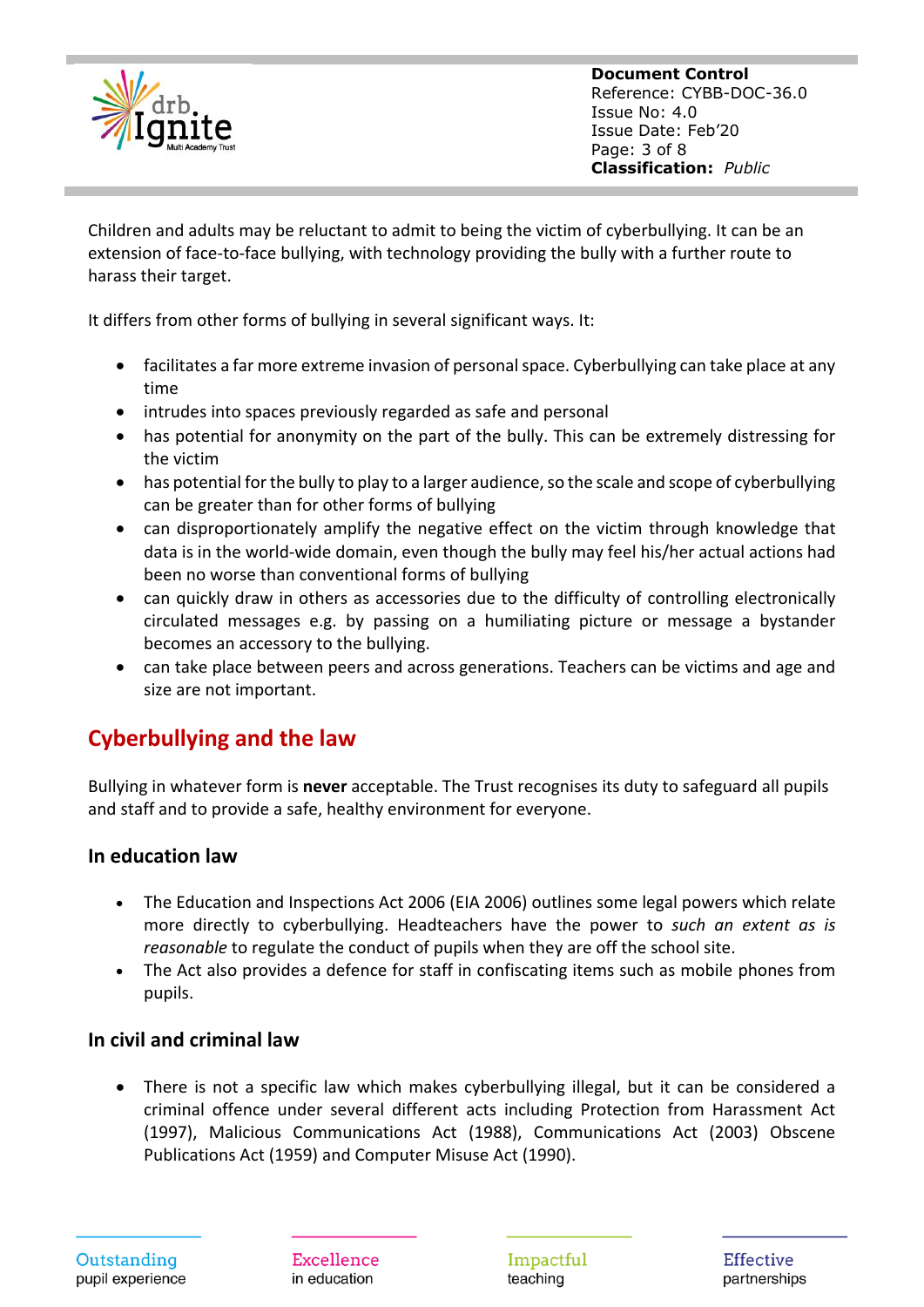

**Document Control** Reference: CYBB-DOC-36.0 Issue No: 4.0 Issue Date: Feb'20 Page: 4 of 8 **Classification:** *Public*

# **Preventing cyberbullying**

As with all forms of bullying, the Trust believes the best way to deal with cyberbullying is to prevent it happening in the first place. There is no single solution to the problem of cyberbullying, but the Trust will do the following to impose a comprehensive and effective prevention strategy.

## **Trust schools will:**

- ensure that all pupils are given clear guidance on the use of technology safely and positively both in school and beyond including how to manage their personal data and how to report abuse and bullying online.
- provide annual training for parents/carers on online safety and the positive use of technology
- ensure the Trust's Acceptable Use Policy and associated guidelines are reviewed annually
- provide annual training for staff on associated policies and procedures
- plan and deliver a curriculum on online safety which builds resilience in pupils to protect themselves and others whilst online.

In Trust schools **the Designated Safeguarding Lead** will take overall responsibility for the coordination and implementation of cyberbullying prevention and response strategies.

#### **The Designated Safeguarding Lead will:**

- ensure that all incidents of cyberbullying, both inside and outside school, are dealt with immediately and will be managed and/or escalated in line with the procedures set out in the Trust's Anti-bullying Policy and Safeguarding and Child Protection Policy/Procedures.
- ensure that all staff know that they need to report any issues concerning cyberbullying to the Designated Safeguarding Lead.
- ensure that all staff are aware of the Prevent Duties.
- provide training so that staff feel confident to identify pupils at risk of being drawn into serious situations like terrorism in order for them to challenge extremist ideas and to know how to make a referral when a pupil maybe at risk.
- ensure that parents/carers are informed, and attention is drawn annually, to the Cyberbullying Policy as part of the school's responsibilities relating to safeguarding pupils and their welfare.
- ensure that all staff are aware of their responsibilities by providing clear guidance for staff on the use of technology within school and beyond. All staff should sign to say they have read and understood the Staff Code of Conduct which relates to bullying.

**Excellence** in education

Impactful teaching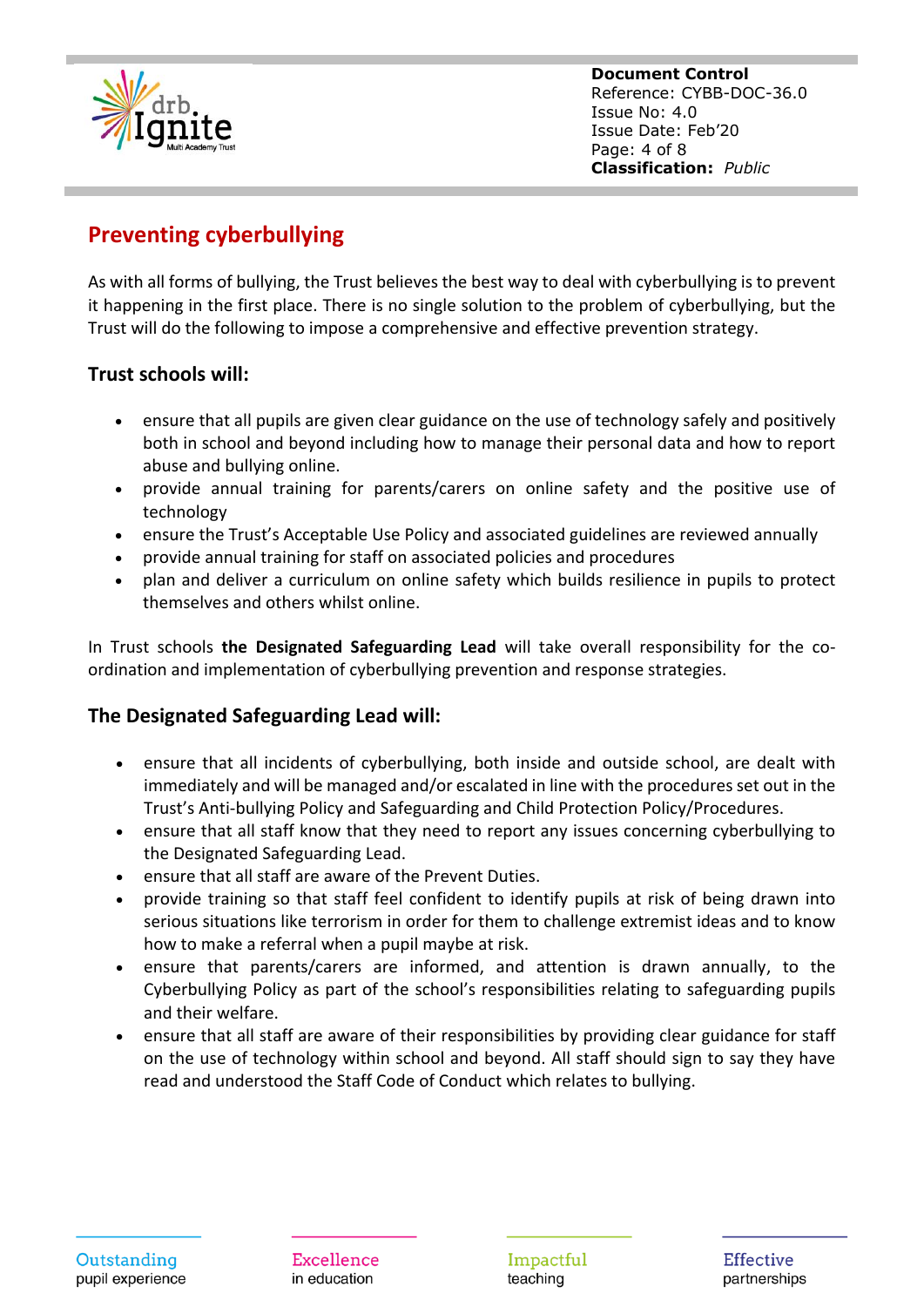

**Document Control** Reference: CYBB-DOC-36.0 Issue No: 4.0 Issue Date: Feb'20 Page: 5 of 8 **Classification:** *Public*

### **Senior leaders and IT support teams will:**

- ensure adequate safeguards are in place to filter and monitor inappropriate content and alert the Designated Safeguarding Lead to any safeguarding concerns
- ensure that visitors are given clear guidance on the use of technology in school. This includes how to report any safeguarding issues to the Designated Safeguarding Lead. Visitors will be given highly restricted guest accounts which will not allow any access to personal data and are clear that misuse of the system will result in access to the system being withdrawn.
- ensure all staff are familiar with and comply with the following GDPR policies:
	- Data Protection Policy
	- Acceptable ICT Use Policy
	- Access Control Policy
	- Individual User Agreement
	- Information Security Policy
	- Password Policy

#### **School Business Managers will:**

• ensure the school manages personal data in line with statutory and GDPR requirements. The Trust is aware of its duties under the Data Protection Act (1998) and GDPR requirements. Careful consideration will be given when processing personal information so that the individual's privacy is respected where it needs protection. Access to personal information will only be given to those who need it. The principles of the Data Protection Act will be applied when processing, collecting, disclosing, retaining or disposing of information relating to a pupil or member of staff.

#### **Trustees will:**

• appoint a local member with responsibility for safeguarding who will work with the school Designated Safeguarding Lead to ensure that policies and practices relating to safeguarding including the prevention of cyberbullying are implemented effectively.

## **Guidance for Staff**

Guidance on safe practice in the use of electronic communications and storage of images is contained in the Staff Code of Conduct. The Trust will deal with inappropriate use of technology in line with the Staff Code of Conduct. Inappropriate use will be taken seriously and could result in disciplinary procedures.

Outstanding pupil experience

**Excellence** in education

Impactful teaching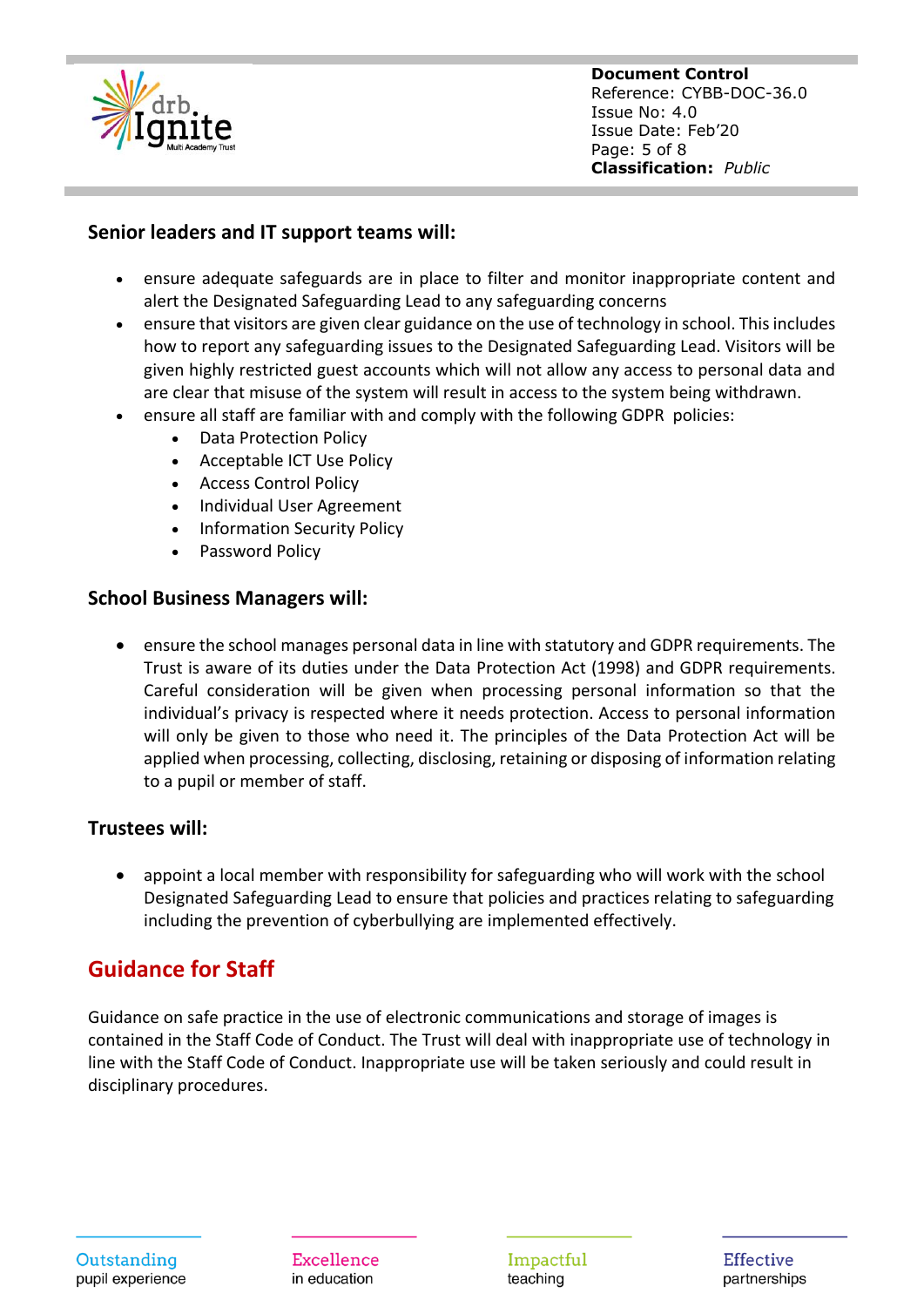

**Document Control** Reference: CYBB-DOC-36.0 Issue No: 4.0 Issue Date: Feb'20 Page: 6 of 8 **Classification:** *Public*

#### **Reporting a concern**

If a cyber-bullying incident is suspected or reported to you, the following protocol should be followed:

#### **Mobile Phones**

- Ask the pupil to show you the mobile phone
- Note clearly everything on the screen relating to any inappropriate text message or image, including the date, time and names
- Make a transcript of a spoken message, again recording date, times and names
- Tell the pupil to save the message/image
- Inform the Designated Safeguarding Lead immediately and pass them the information you have collected

#### **Computers**

- Ask the pupil to find on-screen the material in question
- Ask the pupil to save the material
- Print off the offending material straight away
- Make sure you have got all pages in the right order and that there are no omissions
- Inform the Designated Safeguarding Lead and pass them the information that you have
- Agreed procedures to interview pupils and to take statements will then be followed in line with the Trust's Safeguarding and Child Protection policy and procedures

## **Use of Technology in School**

All members of the school community are expected to take responsibility for using technology positively.

- All staff are expected to sign to confirm they have read and understood the Trust's Acceptable Use Policy.
- All staff are expected to sign to confirm they have read and understood the Staff Code of **Conduct**
- All staff are expected to have read and understood *Guidelines for Staff when Children are using Digital Devices*
- All pupils are expected to have been taught to use digital devices safely and in age appropriate ways.

**Excellence** in education

Impactful teaching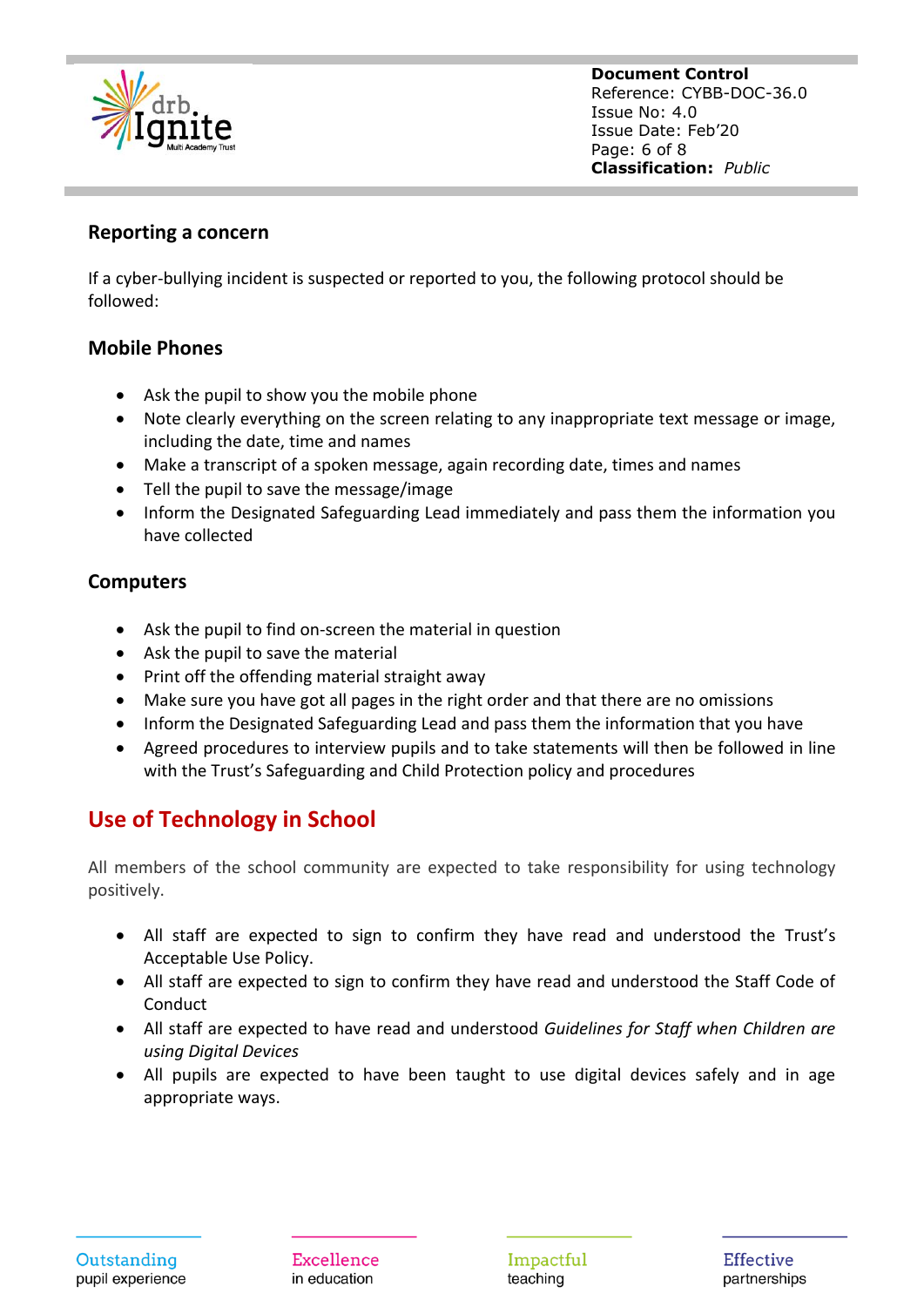

**Document Control** Reference: CYBB-DOC-36.0 Issue No: 4.0 Issue Date: Feb'20 Page: 7 of 8 **Classification:** *Public*

## **Guidance for Parents/Carers**

It is vital that parents/carers and the school work together to ensure that all pupils are aware of the serious consequences of getting involved in anything that might be considered to be cyber-bullying. Parents/carers must play their role in taking responsibility for monitoring their child's online life.

- Parents/carers can help by making sure their child understands the Trust/school policy and, above all, how seriously the Trust/school takes incidents of cyber-bullying.
- Parents/carers should also explain to their children the legal issues relating to cyber-bullying.
- If parents/carers believe their child is the victim of cyber-bullying, they should save the offending material (if need be by saving the offensive text on their computer or on their child's mobile phone) and make sure they have all relevant information before deleting anything.
- Parents/carers should contact the school as soon as possible.
- If an incident falls in the holidays the Trust/school reserves the right to take action against bullying perpetrated outside the school both in and out of term time.

## **E-Safety at Home**

Several sites offer helpful advice to parents/carers, particularly with respect to how they can best monitor their child's use of the computer at home. These are communicated to parents/carers.

- www.thinkyou.know.co.uk/parents
- www.saferinternet.org.uk
- Vodafonedigitalparenting.co.uk
- www.childnet.com
- [www.anti-bullyingalliance.org.uk](http://www.anti-bullyingalliance.org.uk/)
- [www.nspcc.org.uk](http://www.nspcc.org.uk/)
- [www.cyberangels.org](http://www.cyberangels.org/)
- Digizen

**Excellence** in education

Impactful teaching